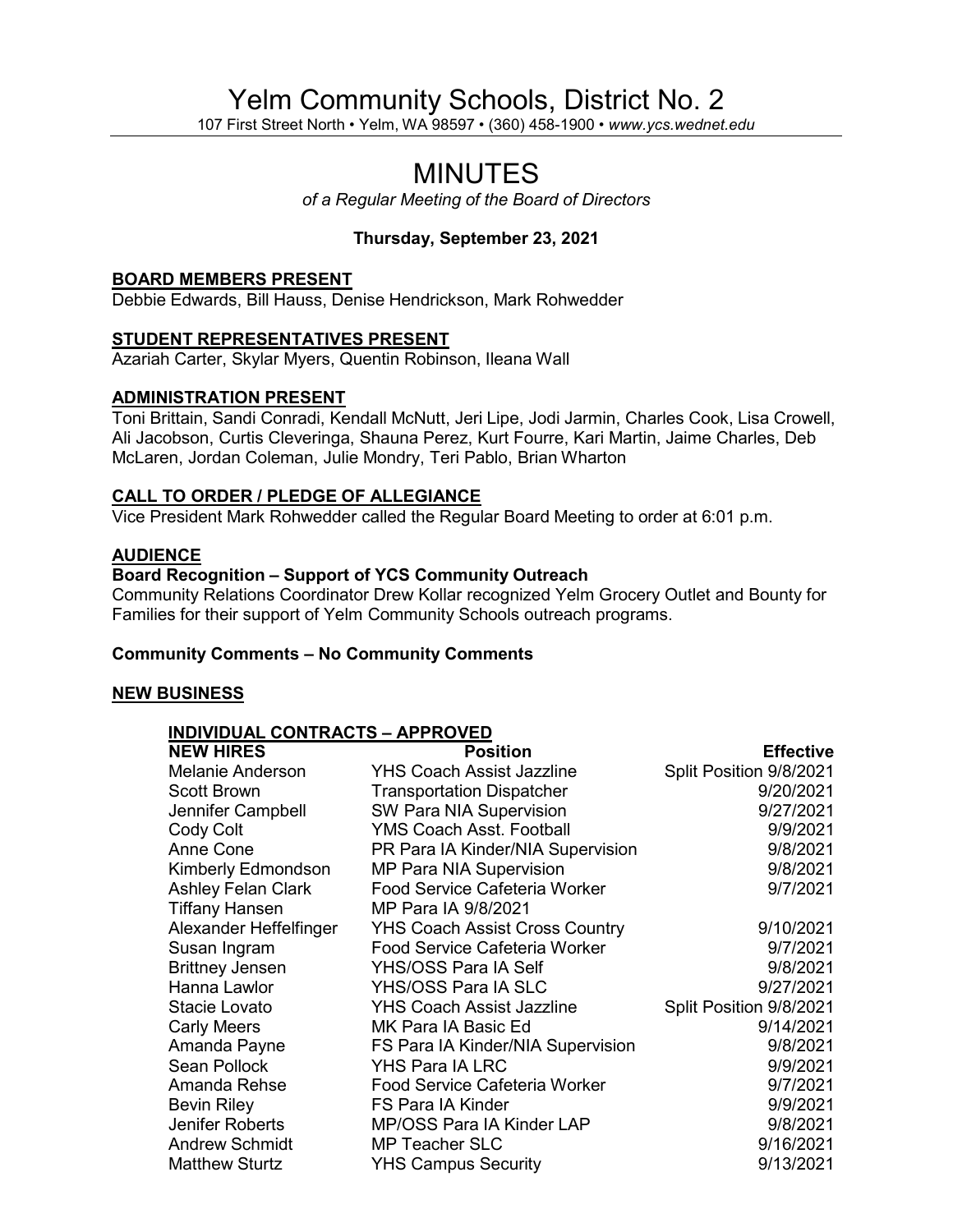| Nickelis Vincent | <b>OSS School Psychologist</b> | 9/13/2021 |
|------------------|--------------------------------|-----------|
| Ashanti Walther  | YHS Teacher Art                | 9/20/2021 |

**LEAVE OF ABSENCE** No Report

#### **RESIGNATIONS/RETIREMENTS/TERMINATIONS**

| Joseph Bravo   | <b>YHS Coach Asst. Baseball</b>                         | 9/20/2021 |
|----------------|---------------------------------------------------------|-----------|
| Dawna Hughes   | OSS Teacher SpEd Homebound                              | 9/22/2021 |
| Jonathan Jones | <b>YHS Coach Asst. Baseball</b>                         | 9/20/2021 |
| Sean Lewis     | <b>YHS Community Outreach</b>                           | 9/3/2021  |
| Shawna Lopata  | FS Para IA LAP and Supervision                          | 9/12/2021 |
| Molly O'Hagan  | YHS Para IA LRC Resignation to Accept Em Cert 8/31/2021 |           |
| Diana Parker   | Food Service Cafeteria Worker -Job Abandonment 9/7/2021 |           |
| Tom Rundle     | <b>YHS Coach Assist. Girls Basketball</b>               | 9/20/2021 |
| Don Selstrom   | <b>Transportation Bus Driver</b>                        | 9/2/2021  |

#### **STAFFING CHANGES**

| <b>Bethany Barrow</b>    | From Cert. PR to Cert & Para IA Kinder PR                   | 9/8/2021 |
|--------------------------|-------------------------------------------------------------|----------|
| Shelli Becktold          | From Para IA to Intervention Addt'l 2.0 hrs. 1 Yr. 9/8/2021 |          |
| <b>Brian Brodzinski</b>  | From Para IA to Intervention Addt'l 1.0 hrs. 1 Yr. 9/8/2021 |          |
| Anna Flott               | From Para IA LAP FS to Health Rm. Assist FS 9/8/2021        |          |
| <b>Tina Friesz</b>       | From Food Service Utility Worker to Van Driver 9/8/2021     |          |
| <b>Kimberly Gonzales</b> | From OSS/MP Para IA Kinder to Para IA LRC 9/8/2021          |          |
| <b>Rochelle Harris</b>   | From FS Para IA/Para NIA to Para IA LAP                     | 9/8/2021 |
| <b>Brenda Leonard</b>    | From Classified Sub to MP Para IA Pre School 9/13/2021      |          |
| <b>Crystal Marquez</b>   | From OSS/YMS Para IA to Para IA LRC/                        |          |
|                          | Para NIA Supervision                                        | 9/8/2021 |
| Kristin McWilliams       | From Trans. Dispatcher 221 Days to 260 Days                 | 9/1/2021 |
| Gulsum Turkoglu          | From OSS/YHS Para IA LRC 1 Yr Only to                       |          |
|                          | Para IA Student Specific                                    | 9/8/2021 |
| Elizabeth Wakeman        | From OSS/YHS Para IA Student Specific to                    |          |
|                          | Para IA FLC                                                 | 9/8/2021 |

#### **REQUEST FOR WAIVERS FOR TEACHING OUT OF ENDORSEMENT:**

Jennifer Hoke YHS Special Education 9/13/2021

## **STIPENDS/SUPPLEMENTAL CONTRACTS**

#### \$350,120.37 *M/Bill Hauss; S/Debbie Edwards; Motion carried unanimously.*

#### **ACCEPTANCE OF GIFTS**

No Report

#### **2021-2022 ADULT LUNCH PRICE INCREASE – APPROVED**

*M/Debbie Edwards; S/Bill Hauss; Motion carried unanimously.*

## **POLICY REVISON – APPROVED**

Administrative Support Staff Salary Schedule of Policy 5310 *M/Bill Hauss; S/Denise Hendrickson; Motion carried unanimously.*

# **RESOLUTION 01-21-22 - APPROVED**

Capital Facilities Plan *M/Debbie Edwards; S/Bill Hauss; Motion carried unanimously.*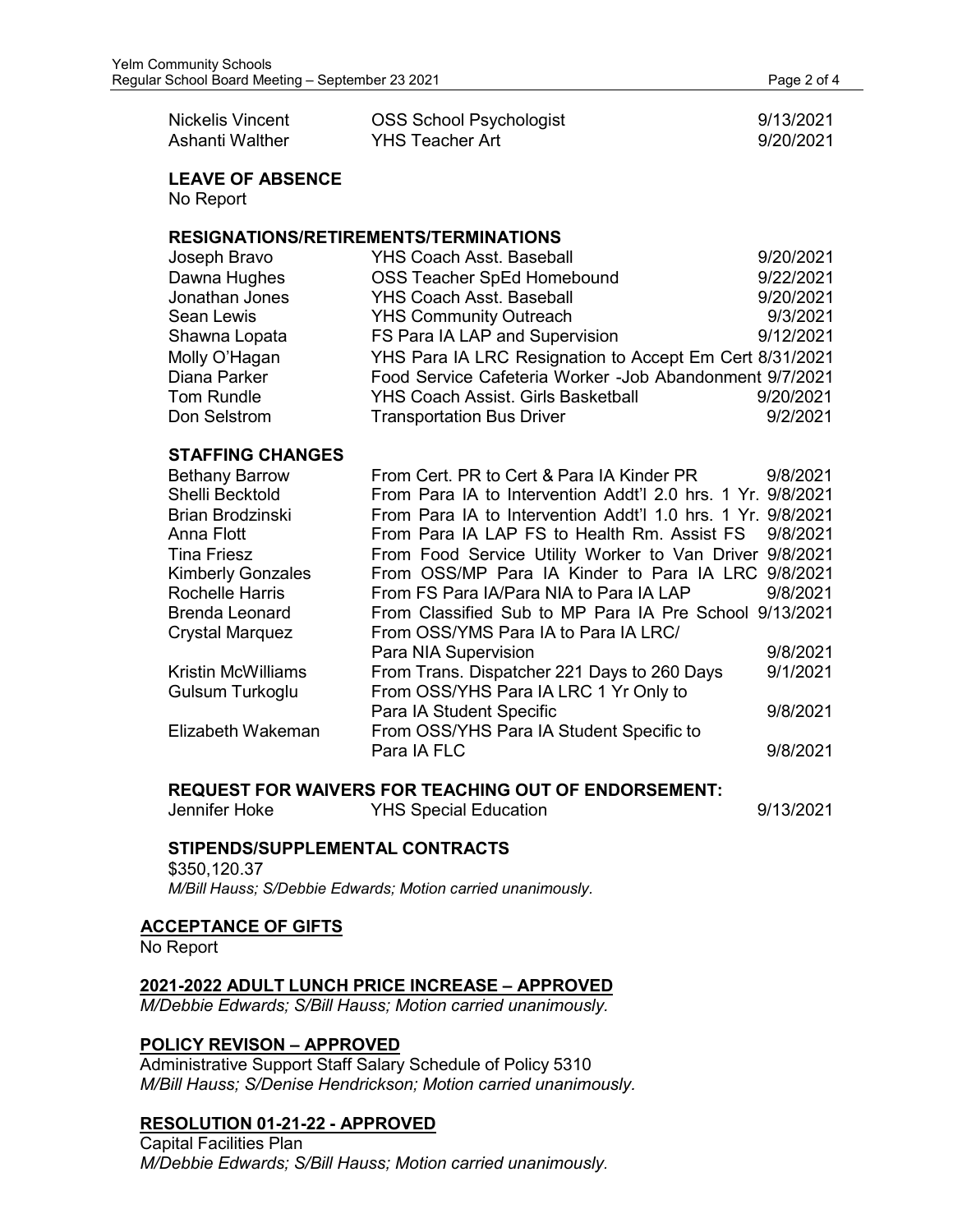#### **VOUCHERS AND PAYROLL - APPROVED**

| A. General Fund          | #70142833 - 70142986   | \$649,062.14   |
|--------------------------|------------------------|----------------|
| B. ASB Fund              | #70408642 - 70408645   | \$11,020.10    |
| C. Capital Projects Fund | #70501187 - 70501215   | \$7.029.440.32 |
| D. ACH                   | #212200001 - 212200001 | \$3,003.87     |
| E. August Payroll        |                        | \$5,450,360.16 |

*M/Bill Hauss; S/Denise Hendrickson; Motion carried unanimously.*

#### **FINANCIAL REPORTS**

Chief of Finance and Operations Toni Brittain commented work is being done to close out the fiscal year.

#### **GRADUATE YELM! UPDATE**

Superintendent Brian Wharton and Community Relations Coordinator Drew Kollar presented to goals for the 2021-22 school year and announced two new partners.

#### **YELM MIDDLE SCHOOL/SOUTHWORTH/SSI CONSTRUCTION UPDATE**

Project Manager Kacey Wyatt presented an update on construction projects.

#### **REOPENING PLAN UPDATE**

No Report

#### **LEARNING RECOVERY PLAN**

No Report

#### **FACILITIES REPORT – APPROVED**

| <b>Public Works:</b> |             |                                                       |
|----------------------|-------------|-------------------------------------------------------|
| Project #            | Amount      | Vendor/Reason                                         |
| 94.20                | \$3,028.81  | <b>Install Sneeze Guards / Generation Glass PR/FS</b> |
| 109.20               | \$19,302.64 | New Portable Hook up Clocks & Bells / Electrocom FS   |
| 110.20               | \$1,827.36  | Replace Dry Heads / Cascade Alarm LK                  |
| 112.20               | \$2,216.16  | Roof Repair / Wayne's Roofing MK                      |
| 113.20               | \$7,389.56  | Roof Repair / Wayne's Roofing YHS                     |
| 120.20               | \$298.08    | Window Replacement / Generation Glass PR              |
| 131.20               | \$3,740.10  | Fence Install / Wood & Link FS                        |
| 132.20               | \$1,147.50  | Replace Sprinkler Heads / Cascade Alarm PR            |
| 133.20               | \$1,158.63  | Relocated Sprinkler Head / Cascade Alarm FS           |
| 134.20               | \$862.15    | Replace Failed VFD / Hermanson RMS                    |
| 135.20               | \$740.88    | Relocated Sprinkler Head / Cascade Alarm PR           |
| 136.20               | \$908.54    | Replaced PIV Tamper / Cascade Alarm                   |
|                      |             | Transportation                                        |
| 137.20               | \$989.35    | Replaced Water Flow Switch / Cascade Alarm RMS        |
| 01.21                | \$2,268.00  | Blow in Bark / Materials Northwest MK                 |
|                      |             |                                                       |

*M/Debbie Edwards; S/Denise Hendrickson; Motion carried unanimously.*

## **BOARD COMMENTS**

The board members commented that they are enjoying the football games and things returning to normal. They also enjoyed the board retreat.

#### **Student Representatives**

The students commented on how nice it is to see all the progress and improvements.

## **SUPERINTENDENT'S REPORT**